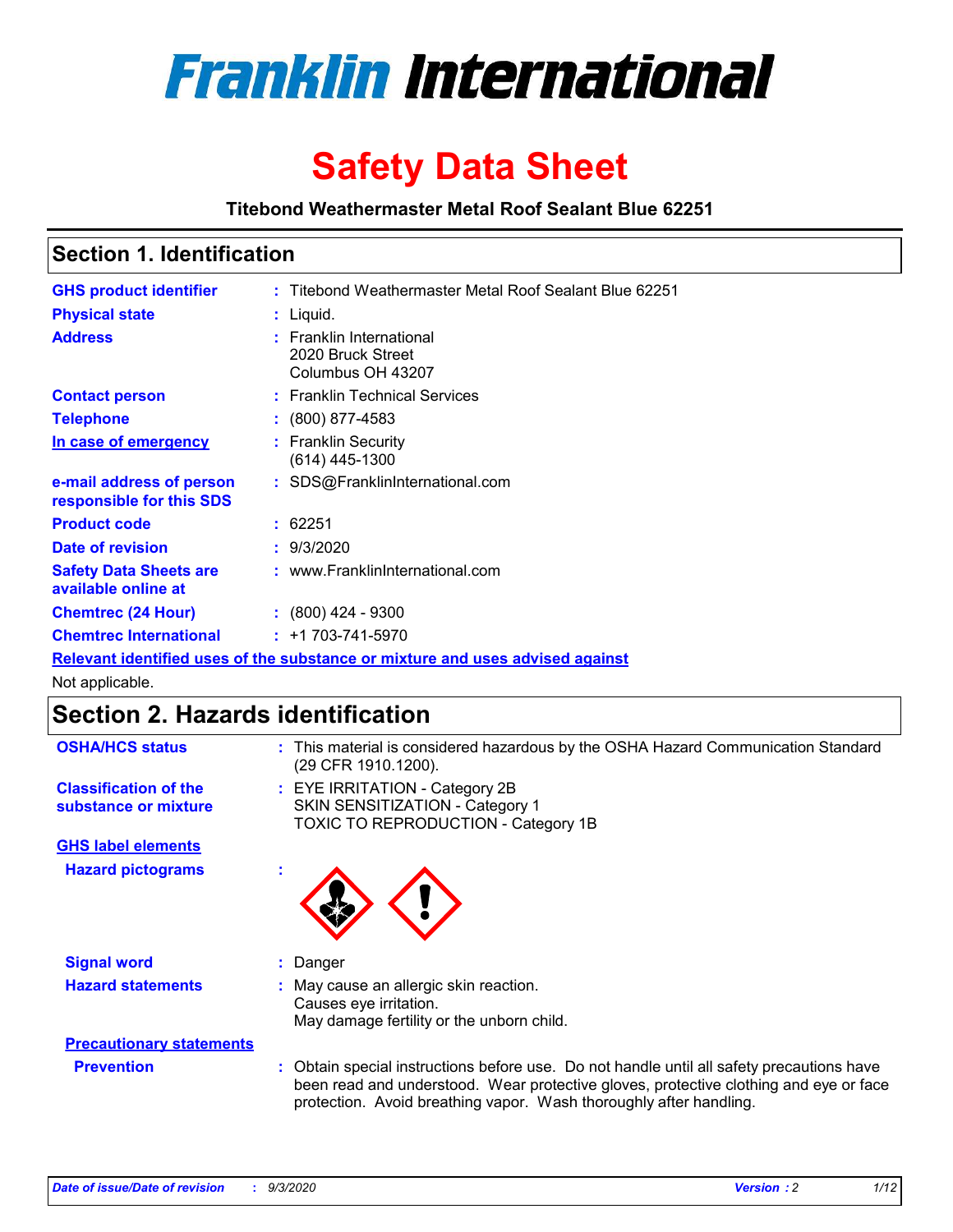### **Section 2. Hazards identification**

| <b>Response</b>                            | : IF exposed or concerned: Get medical advice or attention. Wash contaminated clothing<br>before reuse. IF ON SKIN: Wash with plenty of water. IF IN EYES: Rinse cautiously<br>with water for several minutes. Remove contact lenses, if present and easy to do.<br>Continue rinsing. If eye irritation persists: Get medical advice or attention. |
|--------------------------------------------|----------------------------------------------------------------------------------------------------------------------------------------------------------------------------------------------------------------------------------------------------------------------------------------------------------------------------------------------------|
| <b>Storage</b>                             | : Store locked up.                                                                                                                                                                                                                                                                                                                                 |
| <b>Disposal</b>                            | : Dispose of contents and container in accordance with all local, regional, national and<br>international regulations.                                                                                                                                                                                                                             |
| <b>Hazards not otherwise</b><br>classified | : Product generates methanol during cure.                                                                                                                                                                                                                                                                                                          |

# **Section 3. Composition/information on ingredients**

| <b>Ingredient name</b>       | $\frac{9}{6}$ | <b>CAS number</b> |
|------------------------------|---------------|-------------------|
| 3-aminopropyltriethoxysilane | ՝≤3           | 919-30-2          |
| Dibutyltin dilaurate         | ∣≤0.3         | 77-58-7           |

Any concentration shown as a range is to protect confidentiality or is due to batch variation.

**There are no additional ingredients present which, within the current knowledge of the supplier and in the concentrations applicable, are classified as hazardous to health or the environment and hence require reporting in this section.**

**Occupational exposure limits, if available, are listed in Section 8.**

### **Section 4. First aid measures**

| <b>Description of necessary first aid measures</b> |                                                                                                                                                                                                                                                                                                                                                                                                                                                                                                                                                                                                                                                                                                                                                                           |
|----------------------------------------------------|---------------------------------------------------------------------------------------------------------------------------------------------------------------------------------------------------------------------------------------------------------------------------------------------------------------------------------------------------------------------------------------------------------------------------------------------------------------------------------------------------------------------------------------------------------------------------------------------------------------------------------------------------------------------------------------------------------------------------------------------------------------------------|
| <b>Eye contact</b>                                 | : Immediately flush eyes with plenty of water, occasionally lifting the upper and lower<br>eyelids. Check for and remove any contact lenses. Continue to rinse for at least 10<br>minutes. If irritation persists, get medical attention.                                                                                                                                                                                                                                                                                                                                                                                                                                                                                                                                 |
| <b>Inhalation</b>                                  | : Remove victim to fresh air and keep at rest in a position comfortable for breathing. If<br>not breathing, if breathing is irregular or if respiratory arrest occurs, provide artificial<br>respiration or oxygen by trained personnel. It may be dangerous to the person providing<br>aid to give mouth-to-mouth resuscitation. Get medical attention. If unconscious, place<br>in recovery position and get medical attention immediately. Maintain an open airway.<br>Loosen tight clothing such as a collar, tie, belt or waistband. In case of inhalation of<br>decomposition products in a fire, symptoms may be delayed. The exposed person may<br>need to be kept under medical surveillance for 48 hours.                                                       |
| <b>Skin contact</b>                                | : Wash with plenty of soap and water. Remove contaminated clothing and shoes. Wash<br>contaminated clothing thoroughly with water before removing it, or wear gloves.<br>Continue to rinse for at least 10 minutes. Get medical attention. In the event of any<br>complaints or symptoms, avoid further exposure. Wash clothing before reuse. Clean<br>shoes thoroughly before reuse.                                                                                                                                                                                                                                                                                                                                                                                     |
| <b>Ingestion</b>                                   | : Wash out mouth with water. Remove dentures if any. Remove victim to fresh air and<br>keep at rest in a position comfortable for breathing. If material has been swallowed and<br>the exposed person is conscious, give small quantities of water to drink. Stop if the<br>exposed person feels sick as vomiting may be dangerous. Do not induce vomiting<br>unless directed to do so by medical personnel. If vomiting occurs, the head should be<br>kept low so that vomit does not enter the lungs. Get medical attention. Never give<br>anything by mouth to an unconscious person. If unconscious, place in recovery position<br>and get medical attention immediately. Maintain an open airway. Loosen tight clothing<br>such as a collar, tie, belt or waistband. |
| Most important symptoms/effects, acute and delayed |                                                                                                                                                                                                                                                                                                                                                                                                                                                                                                                                                                                                                                                                                                                                                                           |
| <b>Potential acute health effects</b>              |                                                                                                                                                                                                                                                                                                                                                                                                                                                                                                                                                                                                                                                                                                                                                                           |
| Eye contact                                        | : May cause eye irritation.                                                                                                                                                                                                                                                                                                                                                                                                                                                                                                                                                                                                                                                                                                                                               |
| <b>Inhalation</b>                                  | : No known significant effects or critical hazards.                                                                                                                                                                                                                                                                                                                                                                                                                                                                                                                                                                                                                                                                                                                       |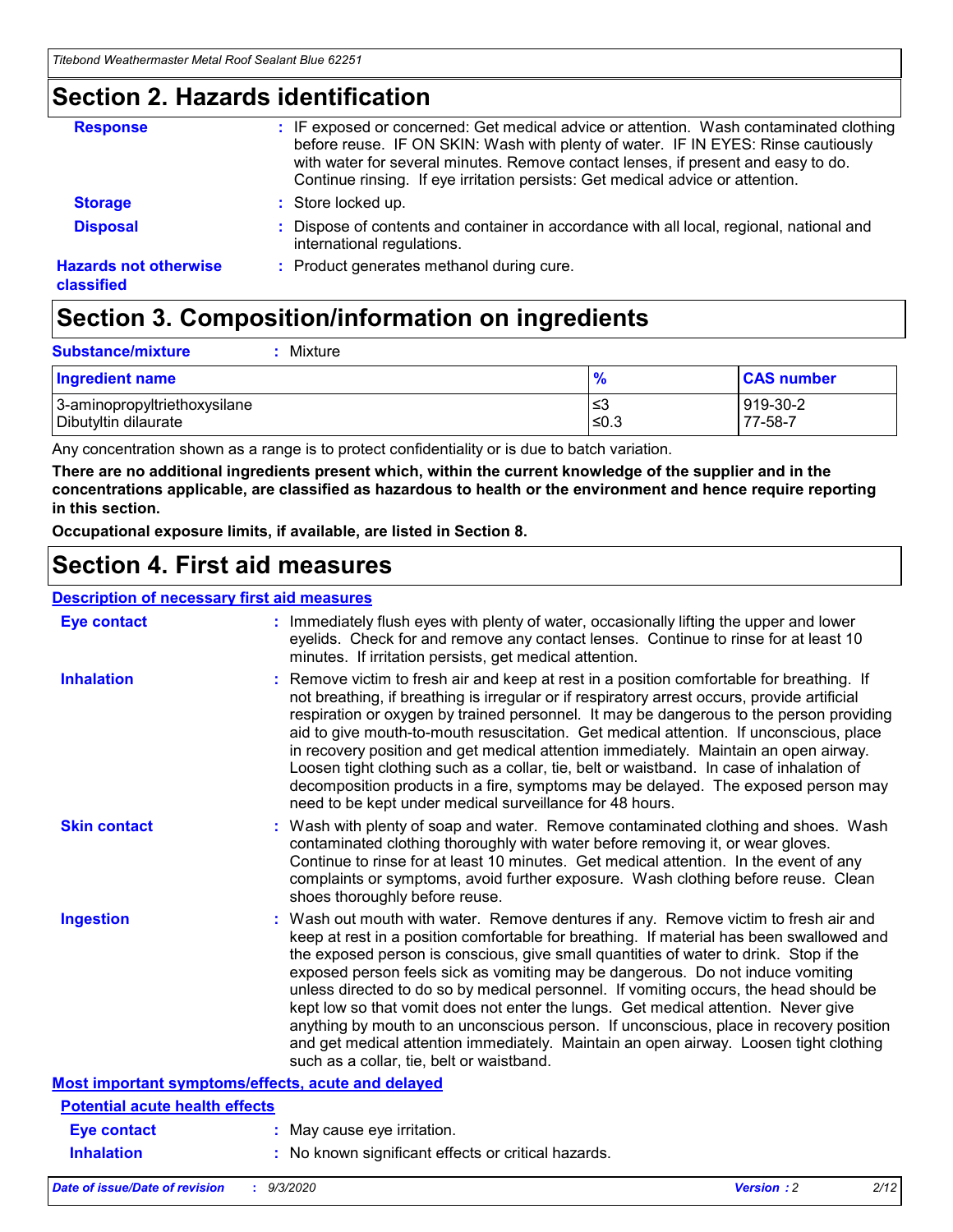| <u>ncoond weanicmasic weta roof ocalant Diac ozz</u> |                                                                                                                                                                                                                                                                                                                                                                                                                 |  |  |
|------------------------------------------------------|-----------------------------------------------------------------------------------------------------------------------------------------------------------------------------------------------------------------------------------------------------------------------------------------------------------------------------------------------------------------------------------------------------------------|--|--|
| <b>Section 4. First aid measures</b>                 |                                                                                                                                                                                                                                                                                                                                                                                                                 |  |  |
| <b>Skin contact</b>                                  | : May cause skin irritation.                                                                                                                                                                                                                                                                                                                                                                                    |  |  |
| <b>Ingestion</b>                                     | : No known significant effects or critical hazards.                                                                                                                                                                                                                                                                                                                                                             |  |  |
| <b>Over-exposure signs/symptoms</b>                  |                                                                                                                                                                                                                                                                                                                                                                                                                 |  |  |
| <b>Eye contact</b>                                   | : Adverse symptoms may include the following:<br>irritation<br>watering<br>redness                                                                                                                                                                                                                                                                                                                              |  |  |
| <b>Inhalation</b>                                    | : Adverse symptoms may include the following:<br>reduced fetal weight<br>increase in fetal deaths<br>skeletal malformations                                                                                                                                                                                                                                                                                     |  |  |
| <b>Skin contact</b>                                  | : Adverse symptoms may include the following:<br>irritation<br>redness<br>reduced fetal weight<br>increase in fetal deaths<br>skeletal malformations                                                                                                                                                                                                                                                            |  |  |
| <b>Ingestion</b>                                     | : Adverse symptoms may include the following:<br>reduced fetal weight<br>increase in fetal deaths<br>skeletal malformations                                                                                                                                                                                                                                                                                     |  |  |
|                                                      | Indication of immediate medical attention and special treatment needed, if necessary                                                                                                                                                                                                                                                                                                                            |  |  |
| <b>Notes to physician</b>                            | : In case of inhalation of decomposition products in a fire, symptoms may be delayed.<br>The exposed person may need to be kept under medical surveillance for 48 hours.                                                                                                                                                                                                                                        |  |  |
| <b>Specific treatments</b>                           | : No specific treatment.                                                                                                                                                                                                                                                                                                                                                                                        |  |  |
| <b>Protection of first-aiders</b>                    | : No action shall be taken involving any personal risk or without suitable training. If it is<br>suspected that fumes are still present, the rescuer should wear an appropriate mask or<br>self-contained breathing apparatus. It may be dangerous to the person providing aid to<br>give mouth-to-mouth resuscitation. Wash contaminated clothing thoroughly with water<br>before removing it, or wear gloves. |  |  |
| See toxicological information (Section 11)           |                                                                                                                                                                                                                                                                                                                                                                                                                 |  |  |

# **Section 5. Fire-fighting measures**

| <b>Extinguishing media</b><br>: Use an extinguishing agent suitable for the surrounding fire.<br><b>Suitable extinguishing</b><br>media<br><b>Unsuitable extinguishing</b><br>: None known.<br>media<br><b>Specific hazards arising</b><br>: In a fire or if heated, a pressure increase will occur and the container may burst.<br>from the chemical<br><b>Hazardous thermal</b><br>Decomposition products may include the following materials:<br>carbon dioxide<br>decomposition products<br>carbon monoxide<br>nitrogen oxides<br>metal oxide/oxides<br><b>Special protective actions</b><br>for fire-fighters<br>training.<br><b>Special protective</b> |                             |                                                                                                                                                                                      |
|--------------------------------------------------------------------------------------------------------------------------------------------------------------------------------------------------------------------------------------------------------------------------------------------------------------------------------------------------------------------------------------------------------------------------------------------------------------------------------------------------------------------------------------------------------------------------------------------------------------------------------------------------------------|-----------------------------|--------------------------------------------------------------------------------------------------------------------------------------------------------------------------------------|
|                                                                                                                                                                                                                                                                                                                                                                                                                                                                                                                                                                                                                                                              |                             |                                                                                                                                                                                      |
|                                                                                                                                                                                                                                                                                                                                                                                                                                                                                                                                                                                                                                                              |                             |                                                                                                                                                                                      |
|                                                                                                                                                                                                                                                                                                                                                                                                                                                                                                                                                                                                                                                              |                             |                                                                                                                                                                                      |
|                                                                                                                                                                                                                                                                                                                                                                                                                                                                                                                                                                                                                                                              |                             |                                                                                                                                                                                      |
|                                                                                                                                                                                                                                                                                                                                                                                                                                                                                                                                                                                                                                                              |                             |                                                                                                                                                                                      |
|                                                                                                                                                                                                                                                                                                                                                                                                                                                                                                                                                                                                                                                              |                             | Promptly isolate the scene by removing all persons from the vicinity of the incident if<br>there is a fire. No action shall be taken involving any personal risk or without suitable |
|                                                                                                                                                                                                                                                                                                                                                                                                                                                                                                                                                                                                                                                              | equipment for fire-fighters | : Fire-fighters should wear appropriate protective equipment and self-contained breathing<br>apparatus (SCBA) with a full face-piece operated in positive pressure mode.             |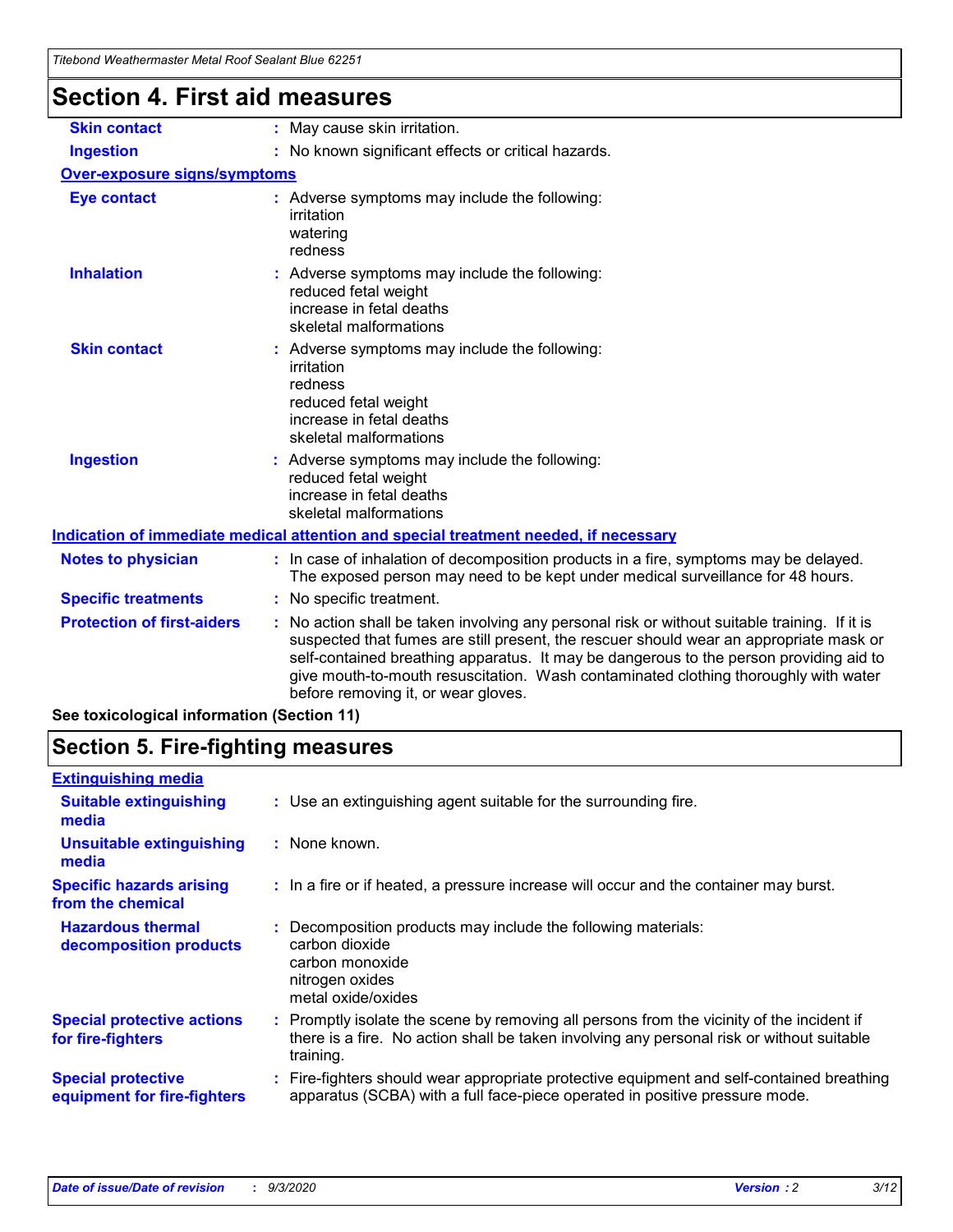### **Section 6. Accidental release measures**

|                                                              | <b>Personal precautions, protective equipment and emergency procedures</b>                                                                                                                                                                                                                                                                                                                                                                                                                                                                                                                                                                                                                                   |  |  |
|--------------------------------------------------------------|--------------------------------------------------------------------------------------------------------------------------------------------------------------------------------------------------------------------------------------------------------------------------------------------------------------------------------------------------------------------------------------------------------------------------------------------------------------------------------------------------------------------------------------------------------------------------------------------------------------------------------------------------------------------------------------------------------------|--|--|
| For non-emergency<br>personnel                               | : No action shall be taken involving any personal risk or without suitable training.<br>Evacuate surrounding areas. Keep unnecessary and unprotected personnel from<br>entering. Do not touch or walk through spilled material. Avoid breathing vapor or mist.<br>Provide adequate ventilation. Wear appropriate respirator when ventilation is<br>inadequate. Put on appropriate personal protective equipment.                                                                                                                                                                                                                                                                                             |  |  |
| For emergency responders                                     | : If specialized clothing is required to deal with the spillage, take note of any information in<br>Section 8 on suitable and unsuitable materials. See also the information in "For non-<br>emergency personnel".                                                                                                                                                                                                                                                                                                                                                                                                                                                                                           |  |  |
| <b>Environmental precautions</b>                             | : Avoid dispersal of spilled material and runoff and contact with soil, waterways, drains<br>and sewers. Inform the relevant authorities if the product has caused environmental<br>pollution (sewers, waterways, soil or air).                                                                                                                                                                                                                                                                                                                                                                                                                                                                              |  |  |
| <b>Methods and materials for containment and cleaning up</b> |                                                                                                                                                                                                                                                                                                                                                                                                                                                                                                                                                                                                                                                                                                              |  |  |
| <b>Small spill</b>                                           | : Stop leak if without risk. Move containers from spill area. Dilute with water and mop up<br>if water-soluble. Alternatively, or if water-insoluble, absorb with an inert dry material and<br>place in an appropriate waste disposal container. Dispose of via a licensed waste<br>disposal contractor.                                                                                                                                                                                                                                                                                                                                                                                                     |  |  |
| <b>Large spill</b>                                           | : Stop leak if without risk. Move containers from spill area. Approach release from<br>upwind. Prevent entry into sewers, water courses, basements or confined areas. Wash<br>spillages into an effluent treatment plant or proceed as follows. Contain and collect<br>spillage with non-combustible, absorbent material e.g. sand, earth, vermiculite or<br>diatomaceous earth and place in container for disposal according to local regulations<br>(see Section 13). Dispose of via a licensed waste disposal contractor. Contaminated<br>absorbent material may pose the same hazard as the spilled product. Note: see<br>Section 1 for emergency contact information and Section 13 for waste disposal. |  |  |

### **Section 7. Handling and storage**

#### **Precautions for safe handling**

| <b>Protective measures</b>                                                       | : Put on appropriate personal protective equipment (see Section 8). Persons with a<br>history of skin sensitization problems should not be employed in any process in which<br>this product is used. Avoid exposure - obtain special instructions before use. Avoid<br>exposure during pregnancy. Do not handle until all safety precautions have been read<br>and understood. Do not get in eyes or on skin or clothing. Do not ingest. Avoid<br>breathing vapor or mist. If during normal use the material presents a respiratory hazard,<br>use only with adequate ventilation or wear appropriate respirator. Keep in the original<br>container or an approved alternative made from a compatible material, kept tightly<br>closed when not in use. Empty containers retain product residue and can be hazardous.<br>Do not reuse container. |
|----------------------------------------------------------------------------------|--------------------------------------------------------------------------------------------------------------------------------------------------------------------------------------------------------------------------------------------------------------------------------------------------------------------------------------------------------------------------------------------------------------------------------------------------------------------------------------------------------------------------------------------------------------------------------------------------------------------------------------------------------------------------------------------------------------------------------------------------------------------------------------------------------------------------------------------------|
| <b>Advice on general</b><br>occupational hygiene                                 | : Eating, drinking and smoking should be prohibited in areas where this material is<br>handled, stored and processed. Workers should wash hands and face before eating,<br>drinking and smoking. Remove contaminated clothing and protective equipment before<br>entering eating areas. See also Section 8 for additional information on hygiene<br>measures.                                                                                                                                                                                                                                                                                                                                                                                                                                                                                    |
| <b>Conditions for safe storage,</b><br>including any<br><b>incompatibilities</b> | Store between the following temperatures: 0 to 120°C (32 to 248°F). Store in<br>accordance with local regulations. Store in original container protected from direct<br>sunlight in a dry, cool and well-ventilated area, away from incompatible materials (see<br>Section 10) and food and drink. Store locked up. Keep container tightly closed and<br>sealed until ready for use. Containers that have been opened must be carefully<br>resealed and kept upright to prevent leakage. Do not store in unlabeled containers.<br>Use appropriate containment to avoid environmental contamination. See Section 10 for<br>incompatible materials before handling or use.                                                                                                                                                                         |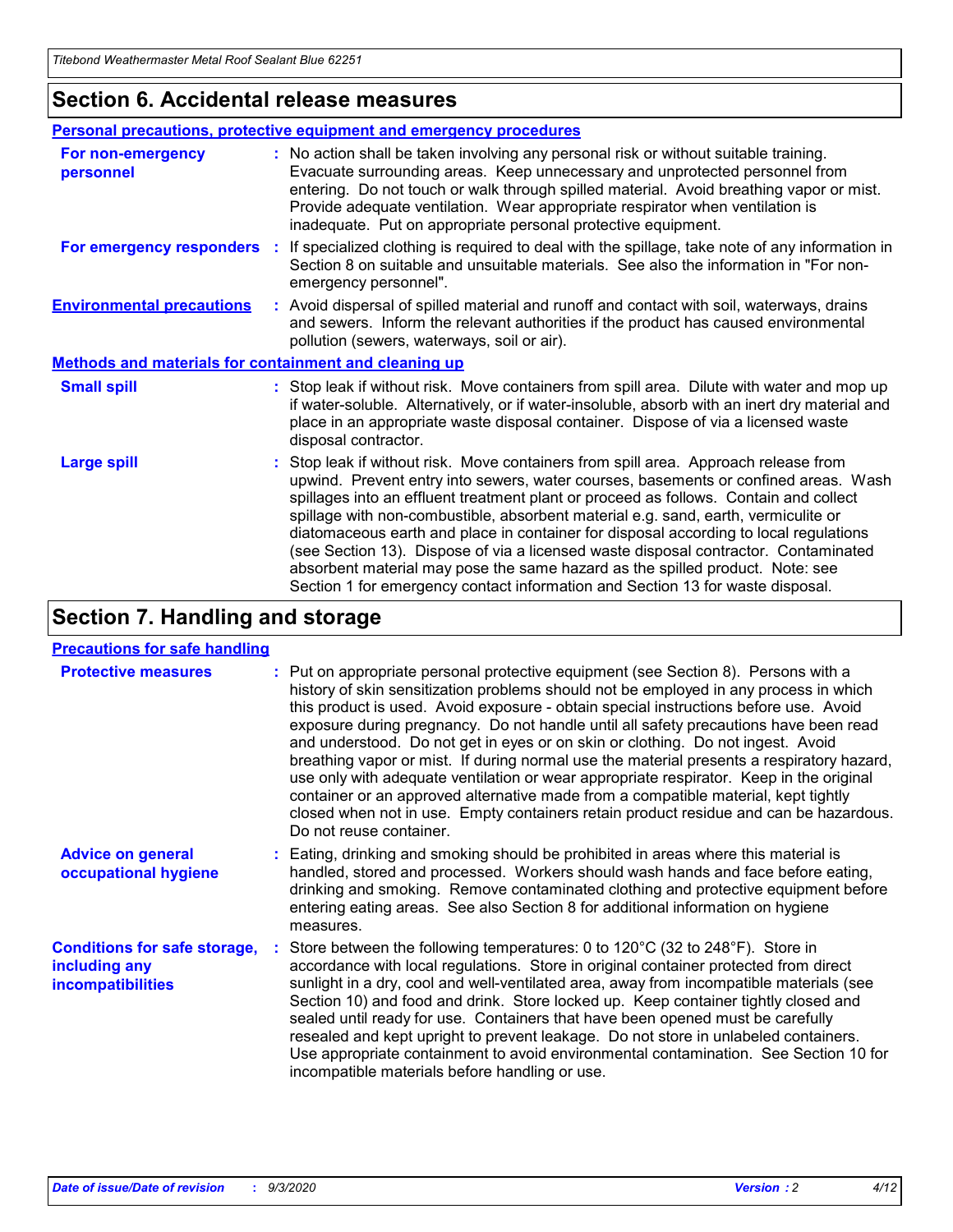# **Section 8. Exposure controls/personal protection**

#### **Control parameters**

#### **Occupational exposure limits**

| <b>Ingredient name</b>                               |    |                                                                                                                                                                                                                                                                                                                                                     | <b>Exposure limits</b>                                                                                                                                                                                                                                                                                                                                                                                                                                                                                                                                                                                                 |  |  |
|------------------------------------------------------|----|-----------------------------------------------------------------------------------------------------------------------------------------------------------------------------------------------------------------------------------------------------------------------------------------------------------------------------------------------------|------------------------------------------------------------------------------------------------------------------------------------------------------------------------------------------------------------------------------------------------------------------------------------------------------------------------------------------------------------------------------------------------------------------------------------------------------------------------------------------------------------------------------------------------------------------------------------------------------------------------|--|--|
| 3-aminopropyltriethoxysilane<br>Dibutyltin dilaurate |    |                                                                                                                                                                                                                                                                                                                                                     | None.<br>ACGIH TLV (United States, 3/2020). Absorbed through skin.<br>Notes: as Sn<br>TWA: $0.1 \text{ mg/m}^3$ , (as Sn) 8 hours.<br>STEL: 0.2 mg/m <sup>3</sup> , (as Sn) 15 minutes.<br>NIOSH REL (United States, 10/2016). Absorbed through skin.<br>Notes: as Sn<br>TWA: 0.1 mg/m <sup>3</sup> , (as Sn) 10 hours.<br>OSHA PEL (United States, 5/2018). Notes: as Sn<br>TWA: 0.1 mg/m <sup>3</sup> , (as Sn) 8 hours.<br>OSHA PEL 1989 (United States, 3/1989). Absorbed through skin.<br>Notes: measured as Sn<br>TWA: 0.1 mg/m <sup>3</sup> , (measured as Sn) 8 hours. Form: Organic                           |  |  |
| <b>Appropriate engineering</b><br>controls           |    |                                                                                                                                                                                                                                                                                                                                                     | : If user operations generate dust, fumes, gas, vapor or mist, use process enclosures,<br>local exhaust ventilation or other engineering controls to keep worker exposure to<br>airborne contaminants below any recommended or statutory limits.                                                                                                                                                                                                                                                                                                                                                                       |  |  |
| <b>Environmental exposure</b><br>controls            |    | Emissions from ventilation or work process equipment should be checked to ensure<br>they comply with the requirements of environmental protection legislation. In some<br>cases, fume scrubbers, filters or engineering modifications to the process equipment<br>will be necessary to reduce emissions to acceptable levels.                       |                                                                                                                                                                                                                                                                                                                                                                                                                                                                                                                                                                                                                        |  |  |
| <b>Individual protection measures</b>                |    |                                                                                                                                                                                                                                                                                                                                                     |                                                                                                                                                                                                                                                                                                                                                                                                                                                                                                                                                                                                                        |  |  |
| <b>Hygiene measures</b>                              |    |                                                                                                                                                                                                                                                                                                                                                     | : Wash hands, forearms and face thoroughly after handling chemical products, before<br>eating, smoking and using the lavatory and at the end of the working period.<br>Appropriate techniques should be used to remove potentially contaminated clothing.<br>Contaminated work clothing should not be allowed out of the workplace. Wash<br>contaminated clothing before reusing. Ensure that eyewash stations and safety<br>showers are close to the workstation location.                                                                                                                                            |  |  |
| <b>Eye/face protection</b>                           |    | Safety eyewear complying with an approved standard should be used when a risk<br>assessment indicates this is necessary to avoid exposure to liquid splashes, mists,<br>gases or dusts. If contact is possible, the following protection should be worn, unless<br>the assessment indicates a higher degree of protection: chemical splash goggles. |                                                                                                                                                                                                                                                                                                                                                                                                                                                                                                                                                                                                                        |  |  |
| <b>Skin protection</b>                               |    |                                                                                                                                                                                                                                                                                                                                                     |                                                                                                                                                                                                                                                                                                                                                                                                                                                                                                                                                                                                                        |  |  |
| <b>Hand protection</b>                               |    |                                                                                                                                                                                                                                                                                                                                                     | : Chemical-resistant, impervious gloves complying with an approved standard should be<br>worn at all times when handling chemical products if a risk assessment indicates this is<br>necessary. Considering the parameters specified by the glove manufacturer, check<br>during use that the gloves are still retaining their protective properties. It should be<br>noted that the time to breakthrough for any glove material may be different for different<br>glove manufacturers. In the case of mixtures, consisting of several substances, the<br>protection time of the gloves cannot be accurately estimated. |  |  |
| <b>Body protection</b>                               |    | handling this product.                                                                                                                                                                                                                                                                                                                              | Personal protective equipment for the body should be selected based on the task being<br>performed and the risks involved and should be approved by a specialist before                                                                                                                                                                                                                                                                                                                                                                                                                                                |  |  |
| <b>Other skin protection</b>                         |    |                                                                                                                                                                                                                                                                                                                                                     | : Appropriate footwear and any additional skin protection measures should be selected<br>based on the task being performed and the risks involved and should be approved by a<br>specialist before handling this product.                                                                                                                                                                                                                                                                                                                                                                                              |  |  |
| <b>Respiratory protection</b>                        | ÷. | aspects of use.                                                                                                                                                                                                                                                                                                                                     | Based on the hazard and potential for exposure, select a respirator that meets the<br>appropriate standard or certification. Respirators must be used according to a<br>respiratory protection program to ensure proper fitting, training, and other important                                                                                                                                                                                                                                                                                                                                                         |  |  |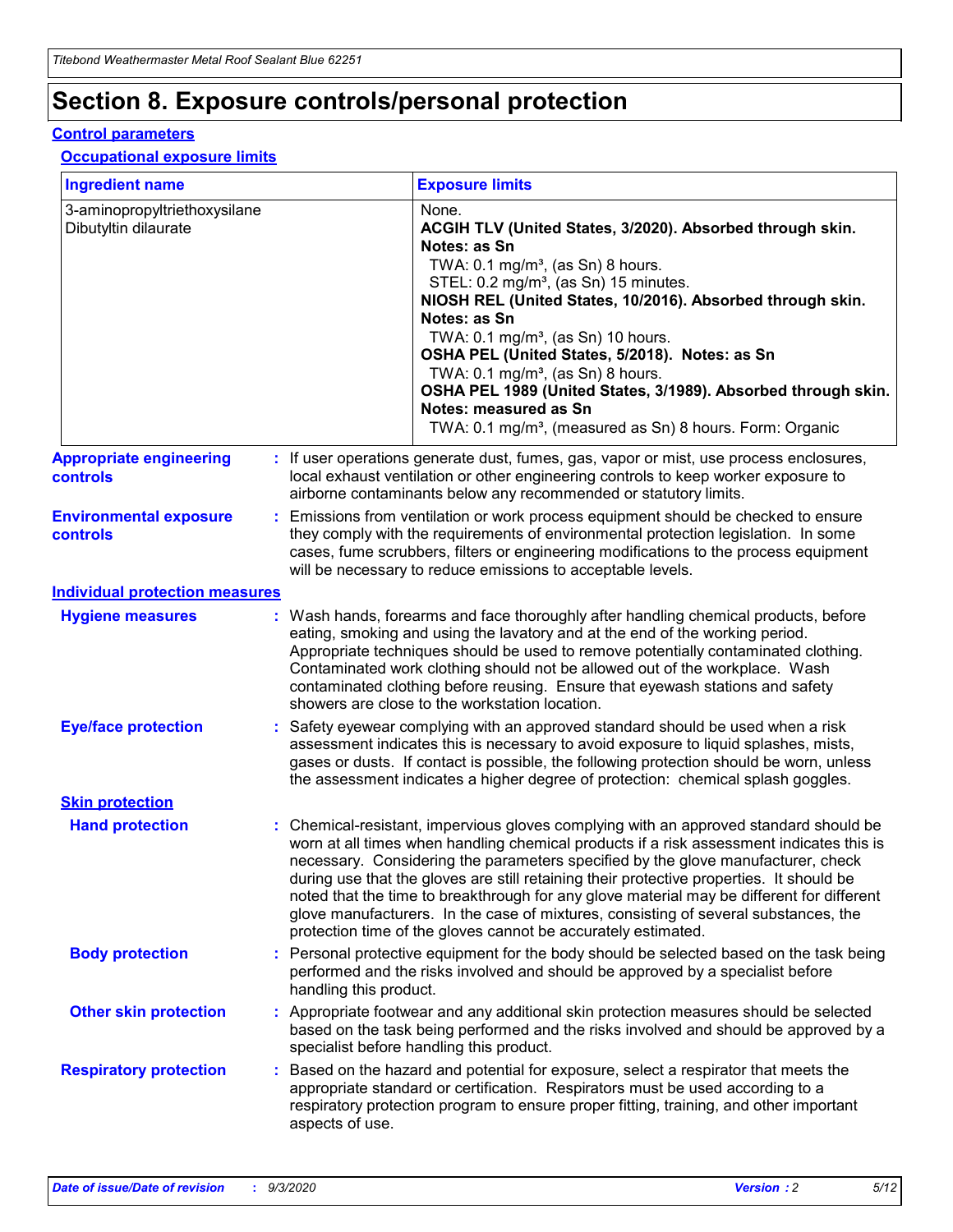### **Section 9. Physical and chemical properties**

#### **Appearance**

| <b>Physical state</b>                             |   | : Liquid. [Paste.]                                              |
|---------------------------------------------------|---|-----------------------------------------------------------------|
| <b>Color</b>                                      |   | Blue.                                                           |
| Odor                                              |   | Characteristic.                                                 |
| <b>Odor threshold</b>                             | ÷ | Not available.                                                  |
| рH                                                |   | Not applicable.                                                 |
| <b>Melting point</b>                              |   | : Not available.                                                |
| <b>Boiling point</b>                              |   | >200°C (>392°F)                                                 |
| <b>Flash point</b>                                |   | Closed cup: >200°C (>392°F) [Setaflash.]                        |
| <b>Evaporation rate</b>                           |   | $:$ >1 (butyl acetate = 1)                                      |
| <b>Flammability (solid, gas)</b>                  |   | : Not available.                                                |
| Lower and upper explosive<br>(flammable) limits   |   | : Not available.                                                |
| <b>VOC (less water, less)</b><br>exempt solvents) |   | : 0 g/l                                                         |
| <b>Volatility</b>                                 |   | $: 0\%$ (w/w)                                                   |
| <b>Vapor density</b>                              |   | Not available.                                                  |
| <b>Relative density</b>                           |   | $\mathbf{1}$ $\mathbf{\sqrt{432}}$                              |
| <b>Solubility</b>                                 |   | Insoluble in the following materials: cold water and hot water. |
| <b>Solubility in water</b>                        |   | Not available.                                                  |
| <b>Partition coefficient: n-</b><br>octanol/water |   | $:$ Not available.                                              |
| <b>Auto-ignition temperature</b>                  |   | : Not available.                                                |
| <b>Decomposition temperature</b>                  |   | : Not available.                                                |
| <b>Viscosity</b>                                  |   | $:$ Not available.                                              |

### **Section 10. Stability and reactivity**

| <b>Reactivity</b>                            | : No specific test data related to reactivity available for this product or its ingredients.            |
|----------------------------------------------|---------------------------------------------------------------------------------------------------------|
| <b>Chemical stability</b>                    | : The product is stable.                                                                                |
| <b>Possibility of hazardous</b><br>reactions | : Under normal conditions of storage and use, hazardous reactions will not occur.                       |
| <b>Conditions to avoid</b>                   | : No specific data.                                                                                     |
| <b>Incompatible materials</b>                | : No specific data.                                                                                     |
| <b>Hazardous decomposition</b><br>products   | Under normal conditions of storage and use, hazardous decomposition products should<br>not be produced. |

## **Section 11. Toxicological information**

#### **Information on toxicological effects**

#### **Acute toxicity**

| <b>Product/ingredient name</b> | <b>Result</b>           | <b>Species</b> | <b>Dose</b>                | <b>Exposure</b> |
|--------------------------------|-------------------------|----------------|----------------------------|-----------------|
| 3-aminopropyltriethoxysilane   | <b>ILD50 Dermal</b>     | Rabbit         | 4.29 g/kg                  |                 |
| Dibutyltin dilaurate           | ILD50 Oral<br>LD50 Oral | Rat<br>Rat     | $1.57$ g/kg<br>175 $mg/kg$ |                 |
|                                |                         |                |                            |                 |

**Irritation/Corrosion**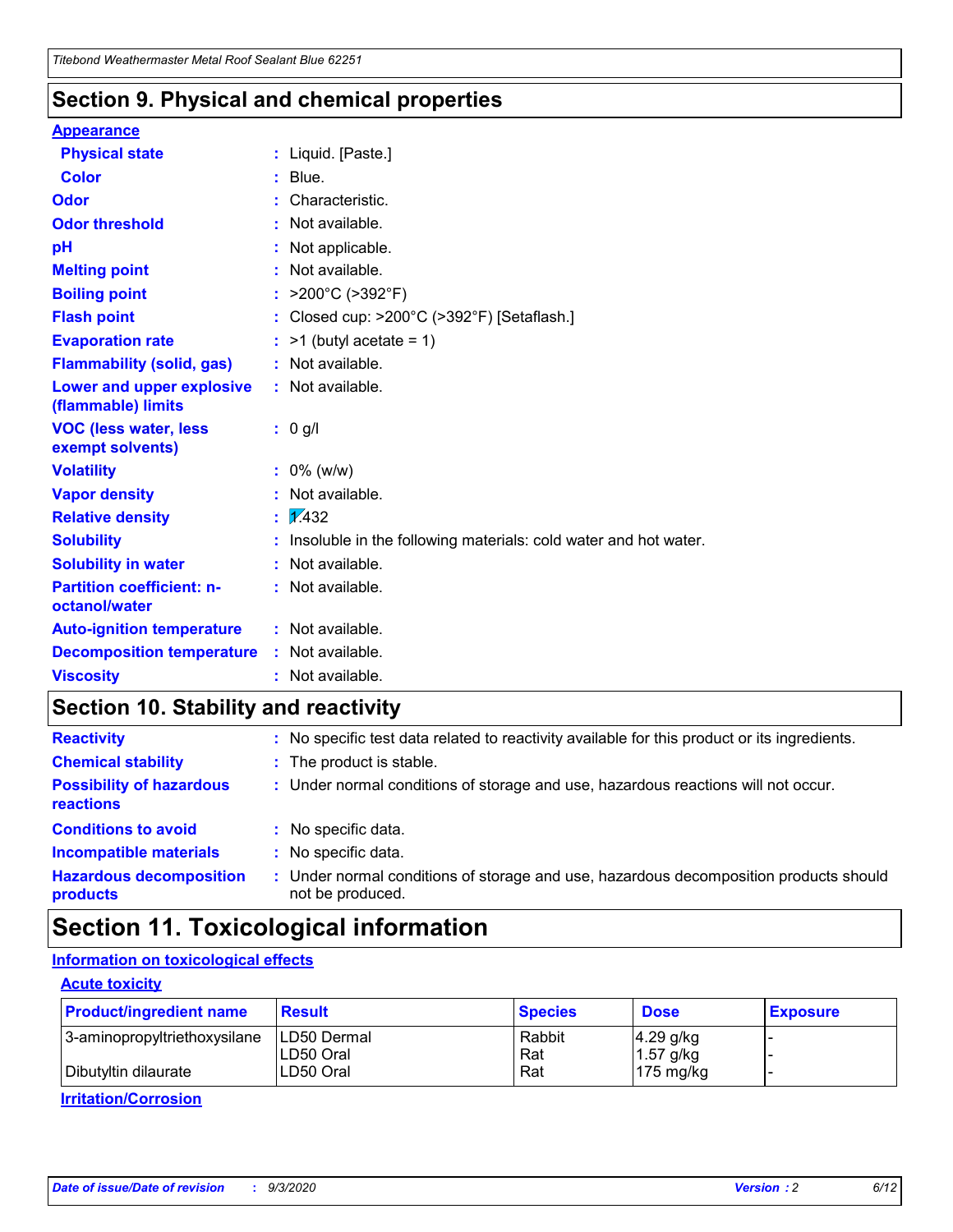# **Section 11. Toxicological information**

| <b>Product/ingredient name</b> | <b>Result</b>                 | <b>Species</b> | <b>Score</b> | <b>Exposure</b>           | <b>Observation</b> |
|--------------------------------|-------------------------------|----------------|--------------|---------------------------|--------------------|
| 3-aminopropyltriethoxysilane   | Eyes - Mild irritant          | Rabbit         |              | $100 \text{ mg}$          |                    |
|                                | Eyes - Severe irritant        | Rabbit         |              | 24 hours 750              |                    |
|                                |                               |                |              | ug                        |                    |
|                                | <b>Skin - Severe irritant</b> | Rabbit         |              | 24 hours 5                | -                  |
| Dibutyltin dilaurate           | Eyes - Moderate irritant      | Rabbit         |              | mq<br><b>24 hours 100</b> |                    |
|                                |                               |                |              | mg                        |                    |
|                                | Skin - Severe irritant        | Rabbit         |              | 500 mg                    |                    |

#### **Sensitization**

Not available.

#### **Mutagenicity**

Not available.

#### **Carcinogenicity**

Not available.

#### **Reproductive toxicity**

Not available.

#### **Teratogenicity**

Not available.

#### **Specific target organ toxicity (single exposure)**

Not available.

#### **Specific target organ toxicity (repeated exposure)**

| <b>Name</b>                                                                         |                                                                            | <b>Category</b>                                     | <b>Route of</b><br>exposure | <b>Target organs</b> |  |
|-------------------------------------------------------------------------------------|----------------------------------------------------------------------------|-----------------------------------------------------|-----------------------------|----------------------|--|
| Dibutyltin dilaurate                                                                |                                                                            | Category 1                                          |                             | respiratory system   |  |
| <b>Aspiration hazard</b><br>Not available.                                          |                                                                            |                                                     |                             |                      |  |
| <b>Information on the likely</b><br>routes of exposure                              | : Not available.                                                           |                                                     |                             |                      |  |
| <b>Potential acute health effects</b>                                               |                                                                            |                                                     |                             |                      |  |
| <b>Eye contact</b>                                                                  | : May cause eye irritation.                                                |                                                     |                             |                      |  |
| <b>Inhalation</b>                                                                   |                                                                            | : No known significant effects or critical hazards. |                             |                      |  |
| <b>Skin contact</b>                                                                 |                                                                            | : May cause skin irritation.                        |                             |                      |  |
| <b>Ingestion</b>                                                                    |                                                                            | : No known significant effects or critical hazards. |                             |                      |  |
| <b>Symptoms related to the physical, chemical and toxicological characteristics</b> |                                                                            |                                                     |                             |                      |  |
| <b>Eye contact</b>                                                                  | irritation<br>watering<br>redness                                          | : Adverse symptoms may include the following:       |                             |                      |  |
| <b>Inhalation</b>                                                                   | reduced fetal weight<br>increase in fetal deaths<br>skeletal malformations | : Adverse symptoms may include the following:       |                             |                      |  |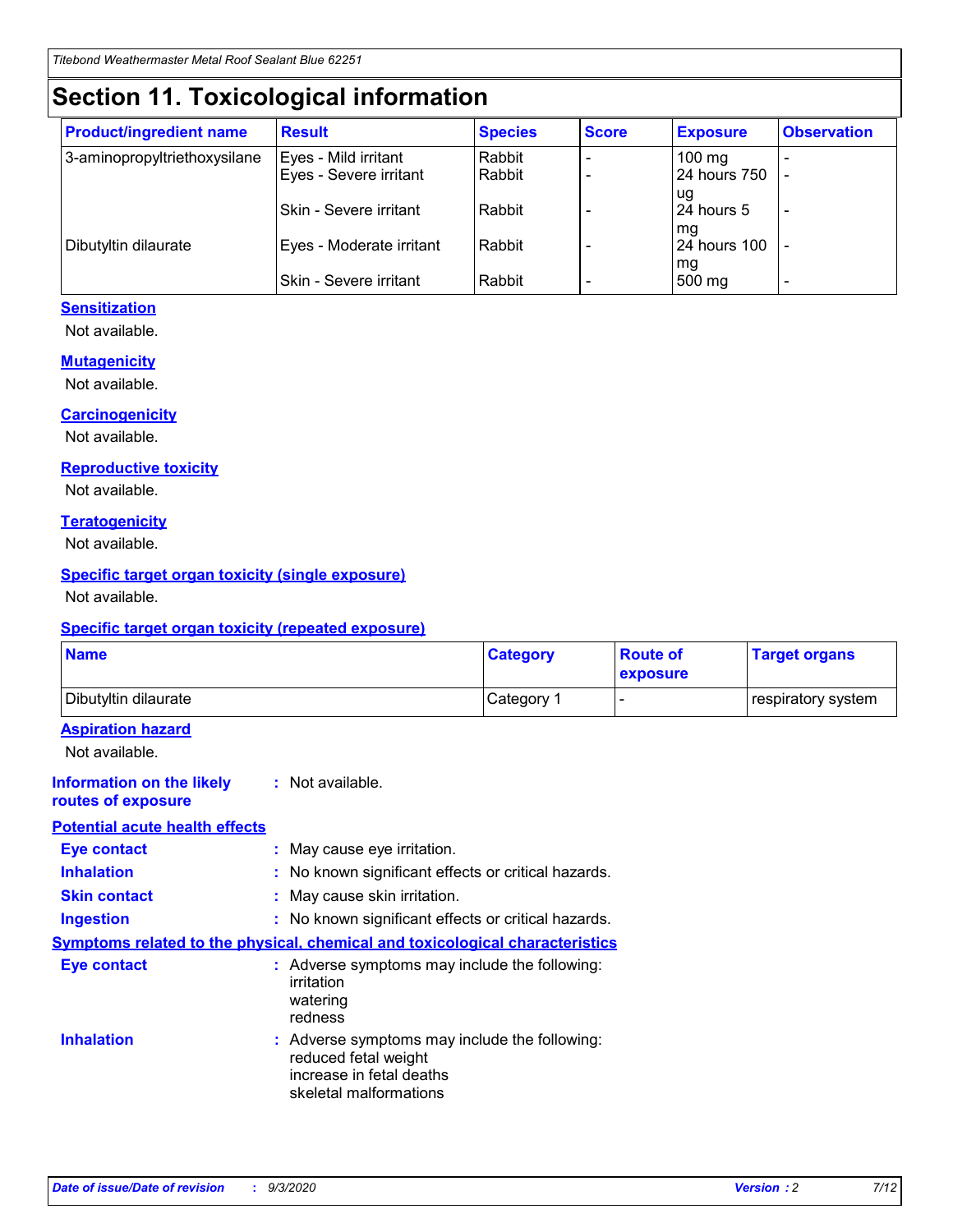*Titebond Weathermaster Metal Roof Sealant Blue 62251*

# **Section 11. Toxicological information**

| <b>Skin contact</b>                     | : Adverse symptoms may include the following:                                                            |
|-----------------------------------------|----------------------------------------------------------------------------------------------------------|
|                                         | irritation                                                                                               |
|                                         | redness<br>reduced fetal weight                                                                          |
|                                         | increase in fetal deaths                                                                                 |
|                                         | skeletal malformations                                                                                   |
| <b>Ingestion</b>                        | : Adverse symptoms may include the following:                                                            |
|                                         | reduced fetal weight                                                                                     |
|                                         | increase in fetal deaths<br>skeletal malformations                                                       |
|                                         | Delayed and immediate effects and also chronic effects from short and long term exposure                 |
| <b>Short term exposure</b>              |                                                                                                          |
| <b>Potential immediate</b>              | : Not available.                                                                                         |
| effects                                 |                                                                                                          |
| <b>Potential delayed effects</b>        | : Not available.                                                                                         |
| <b>Long term exposure</b>               |                                                                                                          |
| <b>Potential immediate</b><br>effects   | : Not available.                                                                                         |
| <b>Potential delayed effects</b>        | : Not available.                                                                                         |
| <b>Potential chronic health effects</b> |                                                                                                          |
| Not available.                          |                                                                                                          |
| <b>General</b>                          | : Once sensitized, a severe allergic reaction may occur when subsequently exposed to<br>very low levels. |
| <b>Carcinogenicity</b>                  | : No known significant effects or critical hazards.                                                      |
| <b>Mutagenicity</b>                     | No known significant effects or critical hazards.                                                        |
| <b>Teratogenicity</b>                   | May damage the unborn child.                                                                             |
| <b>Developmental effects</b>            | : No known significant effects or critical hazards.                                                      |
| <b>Fertility effects</b>                | May damage fertility.                                                                                    |
| <b>Numerical measures of toxicity</b>   |                                                                                                          |
| <b>Acute toxicity estimates</b>         |                                                                                                          |
| Not available.                          |                                                                                                          |

# **Section 12. Ecological information**

#### **Toxicity**

| <b>Product/ingredient name</b> | <b>Result</b>                                       | <b>Species</b>               | <b>Exposure</b>      |
|--------------------------------|-----------------------------------------------------|------------------------------|----------------------|
| Dibutyltin dilaurate           | $ IC50>3$ mg/l<br>Chronic EC10 > 2 mg/l Fresh water | Algae<br>Algae - Desmodesmus | 72 hours<br>96 hours |
|                                |                                                     | subspicatus                  |                      |

#### **Persistence and degradability**

| <b>Product/ingredient name</b> | <b>Test</b>                                                                    | <b>Result</b>  |                   | <b>Dose</b> | <b>Inoculum</b>         |
|--------------------------------|--------------------------------------------------------------------------------|----------------|-------------------|-------------|-------------------------|
| Dibutyltin dilaurate           | OECD 301F<br>Ready<br>Biodegradability -<br>Manometric<br>Respirometry<br>Test | 23 % - 28 days |                   |             |                         |
| <b>Product/ingredient name</b> | <b>Aquatic half-life</b>                                                       |                | <b>Photolysis</b> |             | <b>Biodegradability</b> |
| Dibutyltin dilaurate           |                                                                                |                |                   |             | <b>Inherent</b>         |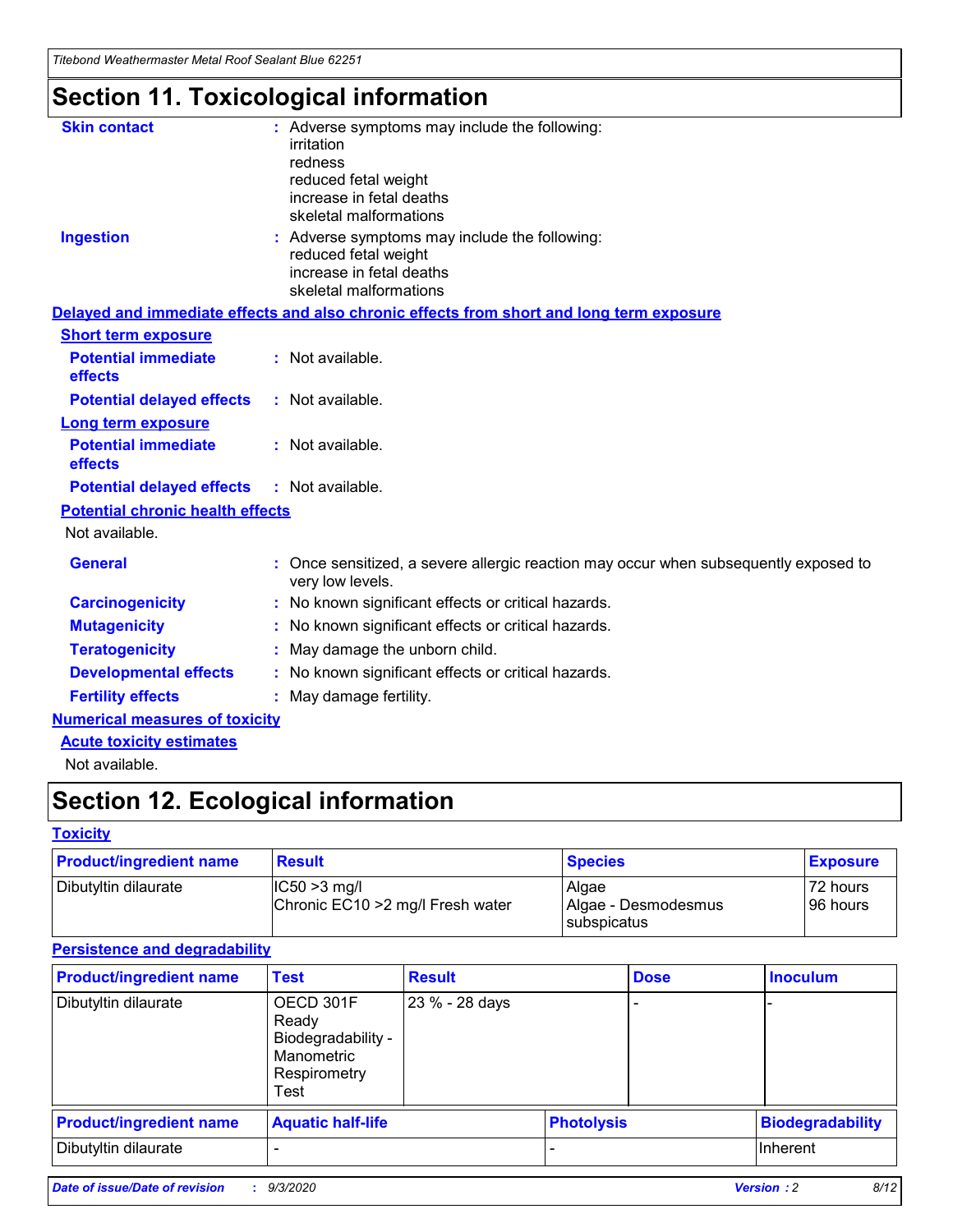# **Section 12. Ecological information**

#### **Bioaccumulative potential**

| <b>Product/ingredient name</b> | $LoaPow$ | <b>BCF</b> | <b>Potential</b> |
|--------------------------------|----------|------------|------------------|
| 3-aminopropyltriethoxysilane   | 1.7      | 3.4        | low              |
| Dibutyltin dilaurate           | 4.44     | 2.91       | low              |

#### **Mobility in soil**

| IVIVNIIILY III JVII                                           |                                                     |
|---------------------------------------------------------------|-----------------------------------------------------|
| <b>Soil/water partition</b><br>coefficient (K <sub>oc</sub> ) | : Not available.                                    |
| <b>Other adverse effects</b>                                  | : No known significant effects or critical hazards. |

### **Section 13. Disposal considerations**

**Disposal methods :**

The generation of waste should be avoided or minimized wherever possible. Disposal of this product, solutions and any by-products should at all times comply with the requirements of environmental protection and waste disposal legislation and any regional local authority requirements. Dispose of surplus and non-recyclable products via a licensed waste disposal contractor. Waste should not be disposed of untreated to the sewer unless fully compliant with the requirements of all authorities with jurisdiction. Waste packaging should be recycled. Incineration or landfill should only be considered when recycling is not feasible. This material and its container must be disposed of in a safe way. Care should be taken when handling emptied containers that have not been cleaned or rinsed out. Empty containers or liners may retain some product residues. Avoid dispersal of spilled material and runoff and contact with soil, waterways, drains and sewers.

### **Section 14. Transport information**

|                                      | <b>DOT</b><br><b>Classification</b> | <b>TDG</b><br><b>Classification</b> | <b>Mexico</b><br><b>Classification</b> | <b>ADR/RID</b>           | <b>IMDG</b>              | <b>IATA</b>    |
|--------------------------------------|-------------------------------------|-------------------------------------|----------------------------------------|--------------------------|--------------------------|----------------|
| <b>UN number</b>                     | Not regulated.                      | Not regulated.                      | Not regulated.                         | Not regulated.           | Not regulated.           | Not regulated. |
| <b>UN proper</b><br>shipping name    |                                     |                                     |                                        |                          |                          |                |
| <b>Transport</b><br>hazard class(es) |                                     | $\overline{\phantom{0}}$            | $\qquad \qquad \blacksquare$           | $\overline{\phantom{0}}$ | $\overline{\phantom{0}}$ |                |
| <b>Packing group</b>                 |                                     |                                     |                                        |                          |                          |                |
| <b>Environmental</b><br>hazards      | No.                                 | No.                                 | No.                                    | No.                      | No.                      | No.            |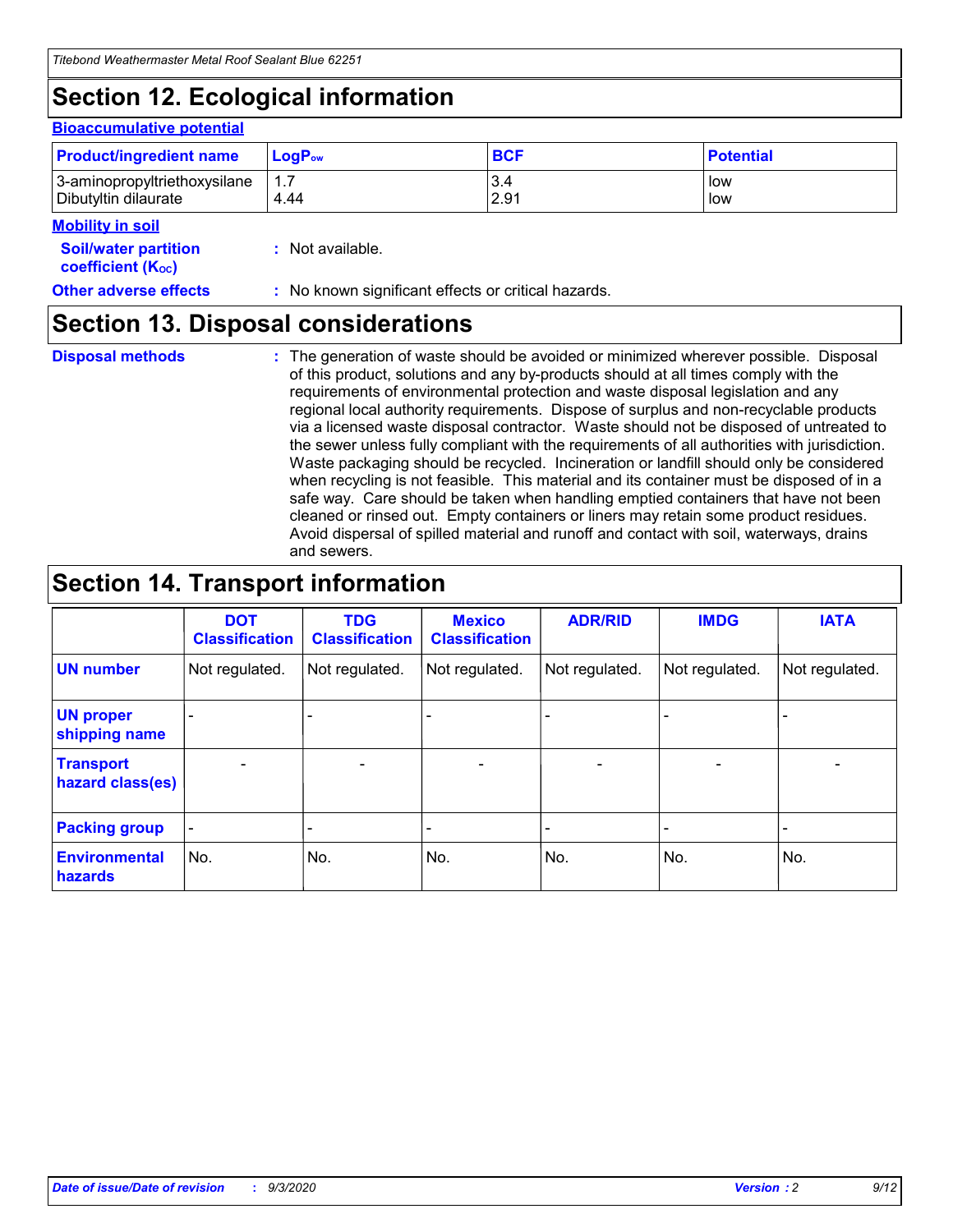### **Section 15. Regulatory information**

#### **U.S. Federal regulations**

#### **SARA 302/304**

#### **Composition/information on ingredients**

No products were found.

| SARA 304 RQ | Not applicable. |
|-------------|-----------------|
|-------------|-----------------|

#### **SARA 311/312**

**Classification :** EYE IRRITATION - Category 2B SKIN SENSITIZATION - Category 1 TOXIC TO REPRODUCTION - Category 1B HNOC - Product generates methanol during cure.

#### **Composition/information on ingredients**

| <b>Name</b>                  | $\frac{9}{6}$ | <b>Classification</b>                                                                                                                                                                                                                                                                                      |
|------------------------------|---------------|------------------------------------------------------------------------------------------------------------------------------------------------------------------------------------------------------------------------------------------------------------------------------------------------------------|
| 3-aminopropyltriethoxysilane | $\leq$ 3      | <b>FLAMMABLE LIQUIDS - Category 4</b><br><b>ACUTE TOXICITY (oral) - Category 4</b><br><b>SKIN IRRITATION - Category 2</b><br>EYE IRRITATION - Category 2A                                                                                                                                                  |
| Dibutyltin dilaurate         | ≤0.3          | <b>ACUTE TOXICITY (oral) - Category 3</b><br>SKIN CORROSION - Category 1C<br>SERIOUS EYE DAMAGE - Category 1<br>SKIN SENSITIZATION - Category 1<br><b>GERM CELL MUTAGENICITY - Category 2</b><br>TOXIC TO REPRODUCTION - Category 1B<br>SPECIFIC TARGET ORGAN TOXICITY (REPEATED<br>EXPOSURE) - Category 1 |

#### **State regulations**

**Massachusetts :**

: None of the components are listed.

**New York :** None of the components are listed. **New Jersey :** None of the components are listed.

**Pennsylvania :** None of the components are listed.

#### **California Prop. 65**

WARNING: This product can expose you to methanol, which is known to the State of California to cause birth defects or other reproductive harm. For more information go to www.P65Warnings.ca.gov.

| Ingredient name | No significant risk<br>level | <b>Maximum</b><br>acceptable dosage<br><b>level</b> |
|-----------------|------------------------------|-----------------------------------------------------|
| l methanol      |                              | Yes.                                                |

#### **International regulations**

**Chemical Weapon Convention List Schedules I, II & III Chemicals** Not listed.

#### **Montreal Protocol**

Not listed.

**Stockholm Convention on Persistent Organic Pollutants**

Not listed.

#### **UNECE Aarhus Protocol on POPs and Heavy Metals** Not listed.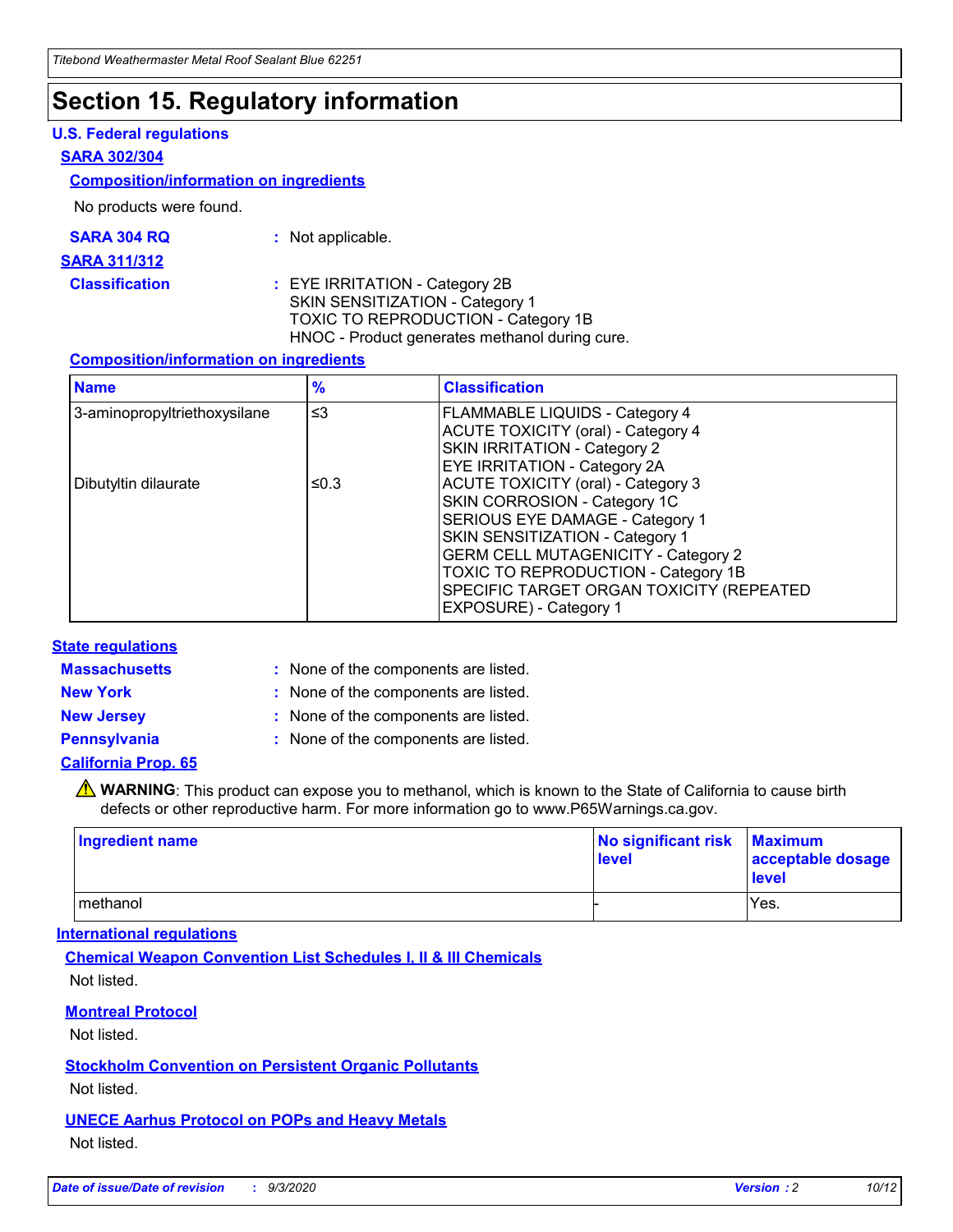### **Section 15. Regulatory information**

#### **Inventory list**

- 
- **China :** Not determined.

**United States TSCA 8(b) inventory**

**:** All components are active or exempted.

# **Section 16. Other information**





**Caution: HMIS® ratings are based on a 0-4 rating scale, with 0 representing minimal hazards or risks, and 4 representing significant hazards or risks. Although HMIS® ratings and the associated label are not required on SDSs or products leaving a facility under 29 CFR 1910.1200, the preparer may choose to provide them. HMIS® ratings are to be used with a fully implemented HMIS® program. HMIS® is a registered trademark and service mark of the American Coatings Association, Inc.**

**The customer is responsible for determining the PPE code for this material. For more information on HMIS® Personal Protective Equipment (PPE) codes, consult the HMIS® Implementation Manual.**

**National Fire Protection Association (U.S.A.)**



**Reprinted with permission from NFPA 704-2001, Identification of the Hazards of Materials for Emergency Response Copyright ©1997, National Fire Protection Association, Quincy, MA 02269. This reprinted material is not the complete and official position of the National Fire Protection Association, on the referenced subject which is represented only by the standard in its entirety.**

**Copyright ©2001, National Fire Protection Association, Quincy, MA 02269. This warning system is intended to be interpreted and applied only by properly trained individuals to identify fire, health and reactivity hazards of chemicals. The user is referred to certain limited number of chemicals with recommended classifications in NFPA 49 and NFPA 325, which would be used as a guideline only. Whether the chemicals are classified by NFPA or not, anyone using the 704 systems to classify chemicals does so at their own risk.**

#### **Procedure used to derive the classification**

| <b>Classification</b>                                                                                                | <b>Justification</b>                                  |
|----------------------------------------------------------------------------------------------------------------------|-------------------------------------------------------|
| <b>EYE IRRITATION - Category 2B</b><br><b>SKIN SENSITIZATION - Category 1</b><br>TOXIC TO REPRODUCTION - Category 1B | Expert judgment<br>Expert judgment<br>Expert judgment |
| <b>History</b>                                                                                                       |                                                       |

| .                                 |             |
|-----------------------------------|-------------|
| <b>Date of printing</b>           | : 4/22/2022 |
| Date of issue/Date of<br>revision | : 9/3/2020  |
| Date of previous issue            | : 9/3/2020  |
| <b>Version</b>                    | $\cdot$ 2   |
|                                   |             |